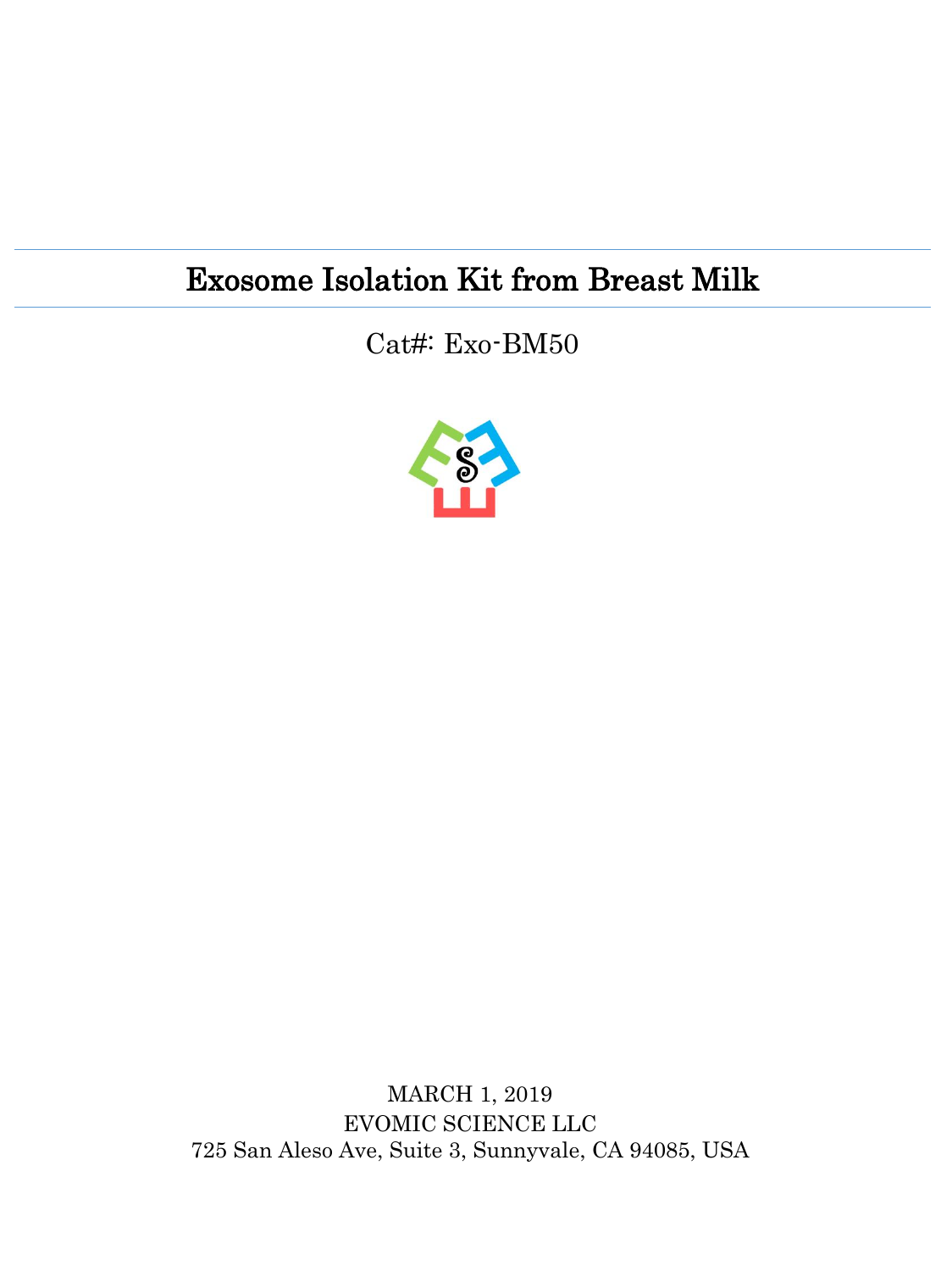

l



# User Instruction

## ExoEZ™ Exosome Isolation Kit from Breast Milk

Cat#: Exo-BM50



Store kit at  $+4^{\circ}$ C to  $+8^{\circ}$ C on receipt

www.evomicscience.com 725 San Aleso Ave. Suite 3, Sunnyvale, CA 94085 info@evomicscience.com Page 1/4 Version 2020-01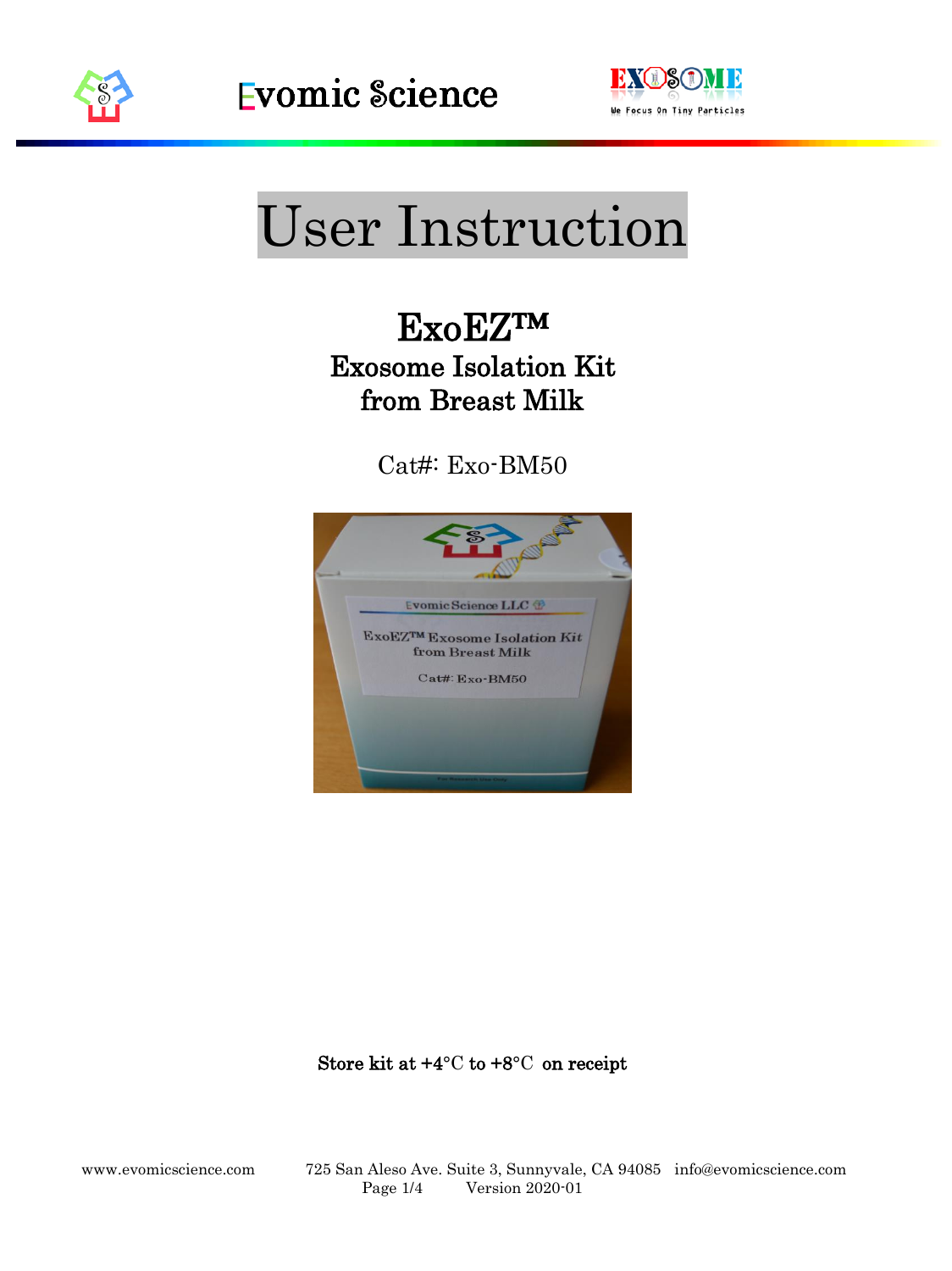

l



### General Tips for Exosome Isolation

- All biofluids should be considered biohazards and should be disposed according to the researcher's institution, state and federal regulation.
- Personal Protective Equipment should be worn at all the time when working on biofluids.
- Since different biofluids have highly variable compositions, the specifically optimized sample processing for each type of biofluids is required.
- Sample collecting and handling prior to purification can have a significant impact on the purity and yield of isolated exosomes! (Clotilde Théry et al 2018 [Journal of Extracellular Vesicles](https://www.tandfonline.com/doi/full/10.1080/20013078.2018.1535750).)
- In all processing steps from biofluids, consideration should be taken to prevent lysis of cells. Intracellular vesicles due to cell lysis or platelet activation in plasma case would definitely contaminate your exosome samples. It could result in misleading conclusion.
- If biofluids will not be used immediately, any cells in biofluids must be removed prior to store at -80°C.

### Kit Components of Exo-BM50

#### (Suitable for up to 50 ml of Breast Milk)

| <b>Components</b>       | Volume                      |  |
|-------------------------|-----------------------------|--|
| <b>Reagent P1</b>       | $25$ ml                     |  |
| <b>Reagent P2</b>       | $25$ ml                     |  |
| <b>Reagent D</b>        | $500 \,\mathrm{\upmu l}$    |  |
| <b>Reagent F</b>        | $500 \,\mathrm{\upmu l}$    |  |
| 1xPBS                   | Not included                |  |
| <b>User Instruction</b> | <b>Save Paper Save Life</b> |  |

### Exosome in Breast Milk

Milk is not only a nutrition source, but also contains biologically important components, cells, and nanoparticles, which have an immune regulatory function. Inappropriate storage of milk at room temperature or colder for more than one hour causes milk cell apoptosis and death, which contaminates the pool of naturally present exosomes. Exosome isolation from milk is further complicated by the abundance presence of fat globules (MFGs), casein micelles, cells and cellular debris. MFG, a lipid droplet covered by proteins and phospholipids, is a kind of vesicle that has largely heterogeneous size and density. Efficient removal of cells and cell debris, casein micelles, and MFGs would significantly improve the quality and yield of the isolated exosomes.

www.evomicscience.com 725 San Aleso Ave. Suite 3, Sunnyvale, CA 94085 info@evomicscience.com Page 2/4 Version 2020-01